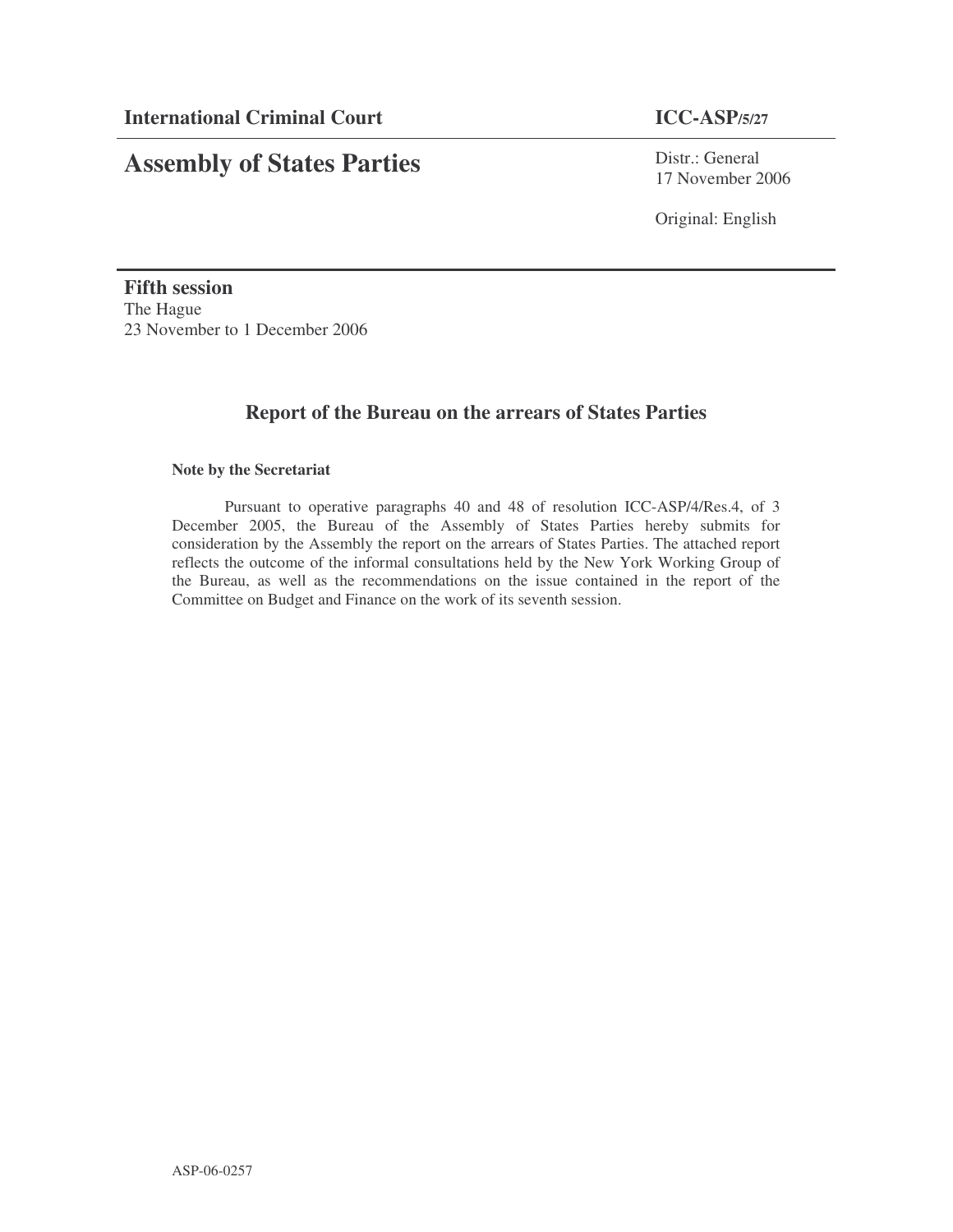# **Report of the Bureau on the arrears of States Parties**

1. In December 2004, the Bureau of the Assembly of States Parties to the Rome Statute of the International Criminal Court ("the Bureau") decided to establish two standing working groups, one in The Hague and the other in New York, in accordance with resolution ICC-ASP/3/Res.8 adopted by the Assembly at its third session. The initial report of the Bureau on the issue of arrears (ICC-ASP/4/14) was adopted at the fourth session of the Assembly of State Parties ("the Assembly").

2. Resolution ICC-ASP/4/Res.4, adopted by the Assembly at its fourth session, invites the Bureau to report back to the fifth session of the Assembly of States Parties on the status of arrears, including on suggestions, if necessary, of measures to promote the timely, full and unconditional payment of assessed contributions and advances towards the costs of the Court (paragraph 40). It further requests the Bureau to adopt guidelines for the submission of documentation (with reference to requests for exemption under article 112, paragraph 8, of the Rome Statute) to the Assembly and to convey them to the Court (paragraph 48).

3. In April 2006, the Coordinator of the Working Group in New York, H.E. Ambassador Allioaiga Feturi Elisaia (Samoa), appointed a facilitator, Mr. Marko Rakovec (Slovenia), for the issues attributed to the Working Group. This report reflects the outcome of the consultations conducted by the facilitator on the two above stated issues.

4. Between June and August 2006, the facilitator held numerous informal consultations with experts from the Registry of the Court, the Secretariat of the Assembly and the Committee on Budget and Finance ("the Committee") on questions of finance and contributions. He also contacted specific States Parties to the Rome Statute and met with representatives of the Coalition for the International Criminal Court. Furthermore, he had the opportunity to talk to the Secretary of the United Nations Committee on Contributions and to discuss the experience of the United Nations with regard to arrears.

5. The facilitator held two meetings with interested States Parties in New York on 27 July 2006 and 3 August 2006. An updated draft report was then sent out to the Permanent Missions to the United Nations in New York of all States Parties with a request for comments by 9 August 2006.

# **I. Status of contributions as at 7 August 2006**

6. By the time of drafting of this report, at the beginning of August 2006, the Court had completed three financial periods (2002/03, 2004 and 2005) and was halfway into its fourth financial period (2006). As at 7 August 2006, total outstanding contributions amounted to €24.871 million, which is 30 per cent of the €82.46 million budget approved for 2006. As at 31 July 2006, six States Parties had not yet made payments for the preceding two full years, which means that up to 6 per cent of the membership might be excluded from voting.<sup>1</sup> The

<sup>&</sup>lt;sup>1</sup> Assessed contributions and advances to the Working Capital Fund are calculated on the basis of the budget adopted and the amount of the Working Capital Fund determined by the Assembly of States Parties. Subsequently, the Registrar of the Court informs the States Parties of their commitments in respect of annual assessed contributions and advances to the Working Capital Fund *(Official Records of the Assembly of States Parties to the Rome Statute of the International Criminal Court, First session*, *New York, 3-10 September 2002* (United Nations publication, Sales No. E.03.V.2 and corrigendum), ICC-ASP/1/3, part. II.D, Financial Regulations and Rules*,* regulation 5.5.). According to regulation 5.6 of the Financial Regulations and Rules of the Court, assessed contributions and advances are due and payable in full within 30 days of receipt of the initial communication from the Court regarding the determination of the respective Government's assessed contribution (January of each year). As of 1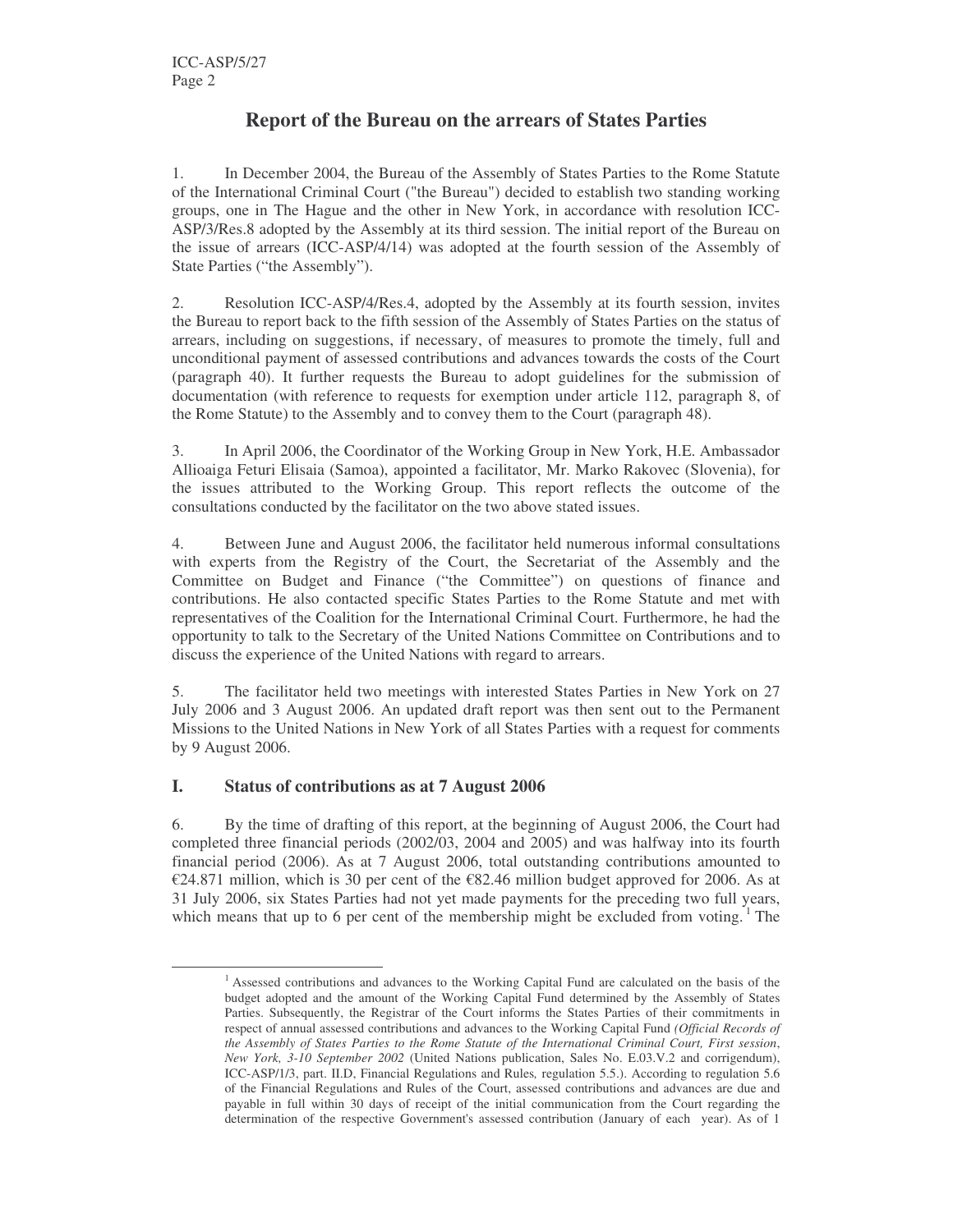number of States ineligible to vote may be much higher at the beginning of 2007, since by then outstanding contributions for 2005 and 2006 will qualify as arrears. Distribution of the outstanding assessed contributions through the financial years was as follows<sup>2</sup>: for the 2002/03 financial period, outstanding contributions amounted to  $\epsilon$ 11,066 (0.04 per cent of that year's budget); for the 2004 financial period  $\epsilon$ 1.476 million (2.8 per cent of that year's budget); for the 2005 financial period  $\epsilon$ 4.528 million (6.7 per cent of that year's budget); and for the 2006 financial period  $\epsilon$ 18.417 million (22.5 per cent of that year's budget).<sup>3</sup> The above financial situation of the Court (77.5 per cent of 2006 contributions had been received by the beginning of August 2006) represents a slight improvement over the financial situation in previous years. <sup>4</sup> The report of the Committee on Budget and Finance on the work of its sixth session<sup>5</sup> expressed greater concern, but the situation improved in the following three months as stated above. The biggest improvement in payments was seen at the end of 2005 and at the beginning of 2006 just before the election of new judges to the Court at the resumed fourth session of the Assembly, in January 2006 in New York.

7. During consultations, many delegations expressed serious concerns at the situation of unpaid assessed contributions to the Court. They highlighted the fact that, according to the Registry of the Court, the current outstanding contributions have so far not caused any constraints to the work of the Court (entailing a cash-flow crisis) only because of the previous underspending by the Court. But this situation was very likely to change as early as next year. Delegations therefore advised that additional measures should be taken to encourage States to pay their contributions on time.

8. Some delegations also reiterated that possibilities for so-called "cross-borrowing" (a common practice in the United Nations) between the appropriation sections of the Court's budget are very limited.<sup>6</sup> Non-payment or delayed payment of contributions is therefore likely to create financial constraints for the Court in the future and must be addressed at an early stage by the Court and States Parties. Finally, the experience in other international organizations shows that the more arrears States accumulate, the less able and willing they become to discharge them in full, which could have serious long-term implications for the Court.

9. When the facilitator enquired about the reasons for non-payment or delays in payment of contributions, States Parties repeatedly gave one of the following explanations.<sup>7</sup>

(a) The non-payment was of a technical nature, primarily the consequence of poor internal coordination among the various national institutions responsible for communications with the Court;

(b) The non-payment was the consequence of limited fiscal resources, as a result of which the Government was unable to honour its obligations in respect of the total contributions owed to international organizations;

January of the following calendar year, the unpaid balance of such contributions and advances is considered to be one year in arrears.

<sup>&</sup>lt;sup>2</sup> The Court's budget for 2002-2003 was €30,893,500; for 2004, it was €53,071,846; for 2005, it was €66,784,200; and for 2006, it was €82,464,400.

 $3$  Assessed contributions only; advances to the Working Capital Fund not included.

<sup>&</sup>lt;sup>4</sup> "At the end of June 2005, only 69 per cent of contributions had been received, compared with about 65 per cent at the same time in 2004", Report of the Bureau on the arrears of States Parties (ICC-ASP/4/14), paragraph 5.<br><sup>5</sup> ICC ASD/5

ICC-ASP/5/1, para. 12.

<sup>6</sup> *Official Records of the Assembly of States Parties to the Rome Statute of the International Criminal Court, First session*, *New York, 3-10 September 2002* (United Nations publication, Sales No. E.03.V.2 and corrigendum), part. II.D, Financial Regulations and Rules*,* regulation 4.8.

<sup>7</sup> The reasons given differed somewhat from the reasons that had been given to the previous Coordinator (ICC-ASP/4/14, para. 6).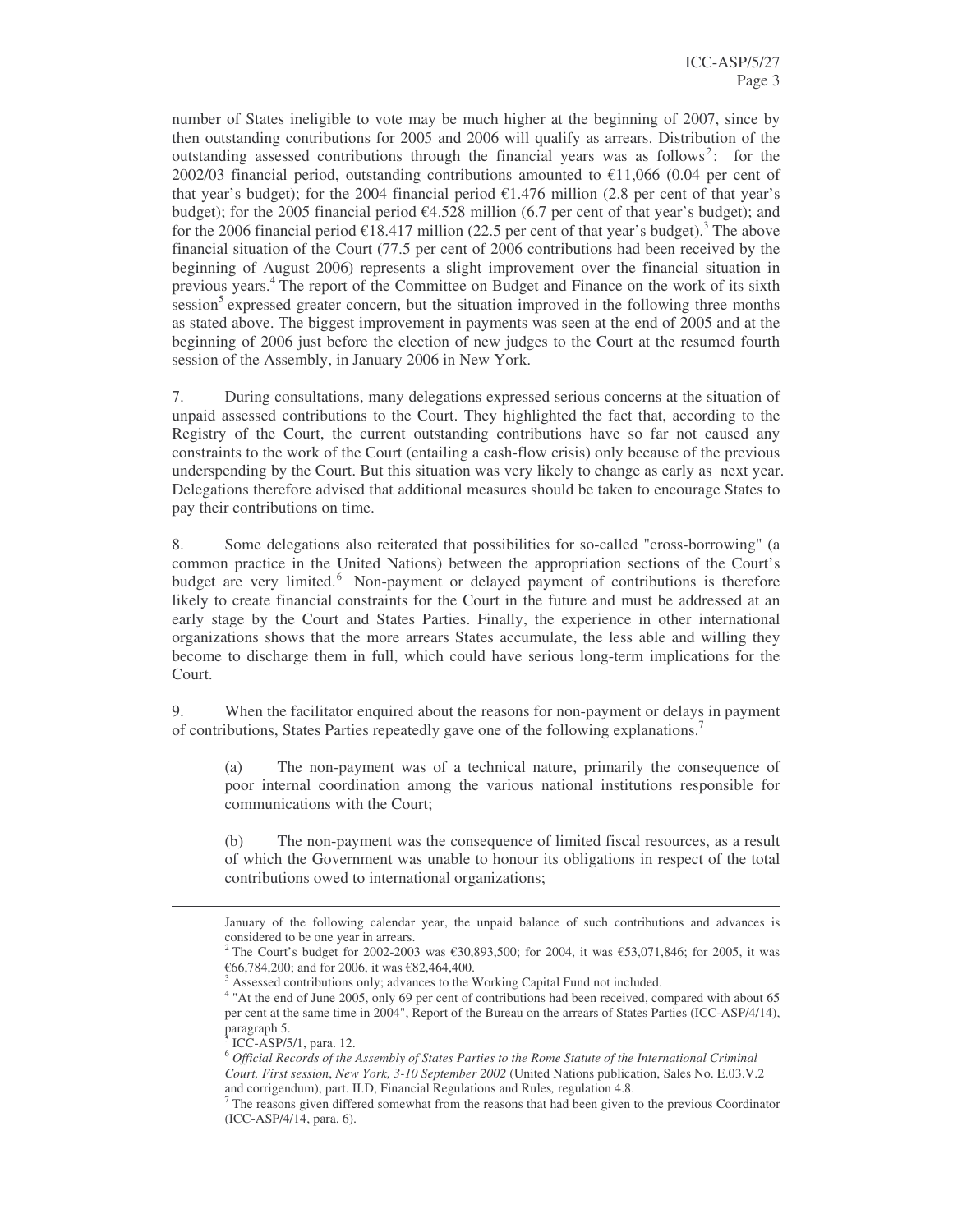(c) Failure to make payments on time was due to poor budgetary planning on the part of some States. The funds are reserved at the end of each year instead of at the beginning.

10. However, the States Parties participating in these consultations expressed their strong support for the Court and several of those with outstanding contributions made commitments to remit their arrears at the earliest possible time.

# **II. Recommendations**

### **Promotion of the timely, full and unconditional payment of contributions**

11. In paragraph 40 of resolution ICC-ASP/4/Res.4, the Assembly invited the Bureau to suggest measures to promote timely payments. In addition, in the course of the consultations held by the facilitator, representatives of States Parties stressed that every effort should be made to encourage timely, full and unconditional payment of contributions. Many delegations were of the opinion that the Court should take additional measures that would encourage States to pay their contributions on time.

12. The Rome Statute of the International Criminal Court already provides an incentive for timely payments, namely that a State Party in arrears might lose its voting rights (article 112, paragraph 8,). Moreover, with respect to the distribution of surpluses to States Parties, regulation 4.7. of the Financial Regulations and Rules of the Court, as amended by resolution ICC-ASP/3/Res.4, stipulates that any cash surplus in the budget at the close of any financial period shall be apportioned among States Parties in proportion to the scale of assessments and surrendered to those States Parties whose contributions for the financial period have been paid in full. Naturally, States Parties that have not paid their contributions will not participate in the distribution of any cash payments, with their balances of (outstanding) assessed contributions being credited instead. However, due to their non-payment, the actual surplus will be smaller than the calculated difference between budget and performance (amount originally budgeted minus amount effectively spent by the end of the financial period). 8 Hence, in the event of a cash surplus, States Parties that have paid their contributions will receive less than their due.<sup>9</sup>

13. In the organizations of the United Nations system and other multilateral and regional organizations, several other measures to encourage the payment of arrears have been considered repeatedly.<sup>10</sup> Meanwhile, delayed payment or non-payment of contributions of various kinds remains a significant challenge to many international and regional organizations. It is necessary to stress that for the large majority of States Parties to the Rome Statute, contributions to the Court involve relatively low figures.<sup>11</sup>

<sup>&</sup>lt;sup>8</sup> Ibid., regulation 4.6.

 $9$  For example, for the 2004 financial period, the unencumbered balance amounts to  $\epsilon$ 9,876,000. A State Party whose contribution for the financial period has been paid in full and, according to the scale of assessments, amounts to 2.5 per cent, should receive  $\epsilon$ 246,900. However, due to the non-payment of contributions by others in the amount of  $\epsilon$ 4,450,000, that State Party would receive only  $\epsilon$ 135,650.

<sup>&</sup>lt;sup>10</sup> See, for example, the report of the United Nations Committee on Contributions for information on some multi-year payment plans and incentive and disincentive measures applied by organizations of the United Nations system and other multilateral and regional organizations (United Nations document A/56/11/Add.1), or the recent report of the Committee on Contributions on measures to encourage the payment of arrears (United Nations document A/59/11).

<sup>&</sup>lt;sup>1</sup>A number of States Parties owe less than  $\epsilon$ 10,000, which should not constitute a substantial burden for those States to remit.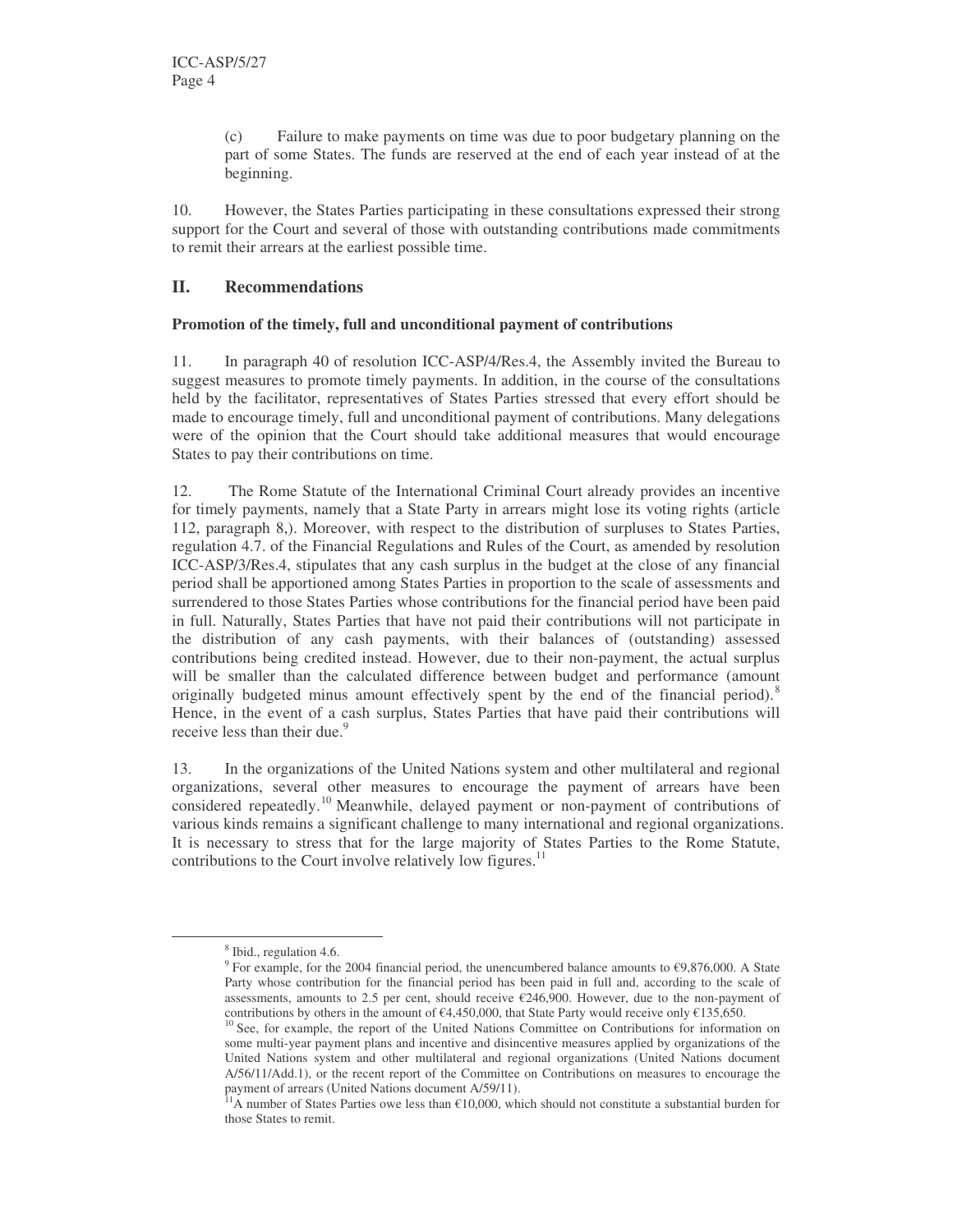14. The Coalition for the International Criminal Court has prepared a draft research paper on the incentives provided by other international organizations for timely payments. Participants were also debriefed on the practice of the United Nations by the Secretary of the Committee on Contributions, Mr. Mark Gilpin.

15. The Working Group discussed the numerous incentives mentioned which might promote timely payments to the Court's budget. The views of participants differed, however, with regard to which of these measures could be adopted by the Court. Some were of the opinion that the Court should seriously consider adopting some of these additional incentives (for example, publication online of the status of arrears, charging interest on arrears, offering rebates on early payments, presenting payment plans), while others expressed concerns over such measures and questioned their practical value. They were of the view that such incentives would entail additional burden and cost for the Registry and/or the Secretariat but would have very limited effect on the timeliness of payments. These delegations preferred action in this regard to be limited to the Registrar and/or the Secretariat taking up the issue on a bilateral basis with the States in arrears to ensure payment.

16. The Working Group discussed in particular and at some length, the question of whether information on arrears should also be made publicly available, for example by publishing a list of States Parties' arrears on the Court's web site. Some delegations objected to such publication, questioning its practical value as it might unduly politicize the already sensitive issue of arrears. Others supported the idea, seeing no reason why such factual information on the financial situation of the Court should not be disclosed to the general public. They considered the public availability of such information to be important, as it might actually support efforts to guarantee timely payment. The idea of online information is in line with the general efforts to promote transparency in all matters concerning the Court. It was also pointed out that the regular publication of information on the financial situation of the Court, including the status of payments received from States Parties, is standard practice in many international organizations, not least the United Nations. Finally, they recalled that the information would in any case be publicly available in the form of an official document at the time of the annual session of the Assembly. A delegation suggested that political acceptance of the publication of arrears on the Court's web site might be made easier if it were of a more informal character, such as an information note, and was limited to indicating the amount due and the payments actually received, instead of the amounts outstanding.

17. At this stage, therefore, the facilitator concentrated the debate on only some of the incentives, namely those that were largely acceptable to all delegations. However, depending on the evolution of the total amount of arrears and the financial situation of the Court, States Parties may wish to reflect before proposing additional measures in the future.

18. The Working Group agreed that the following proposals could be considered for adoption in the omnibus resolution at the fifth session of the Assembly:

# *Recommendation 1*

• **The Registry of the Court ("the Registry") should provide States Parties, on a quarterly basis, with an updated information note on the contributions received from States Parties since the Rome Statute entered into force for each State Party**, as applicable, in order to add transparency to the Court's management and to give States Parties up-to-date information on the financial situation of the Court. Such notification should be addressed to capitals as well as to the relevant embassies and permanent missions in The Hague and New York. In order to ensure that the relevant people receive the necessary information and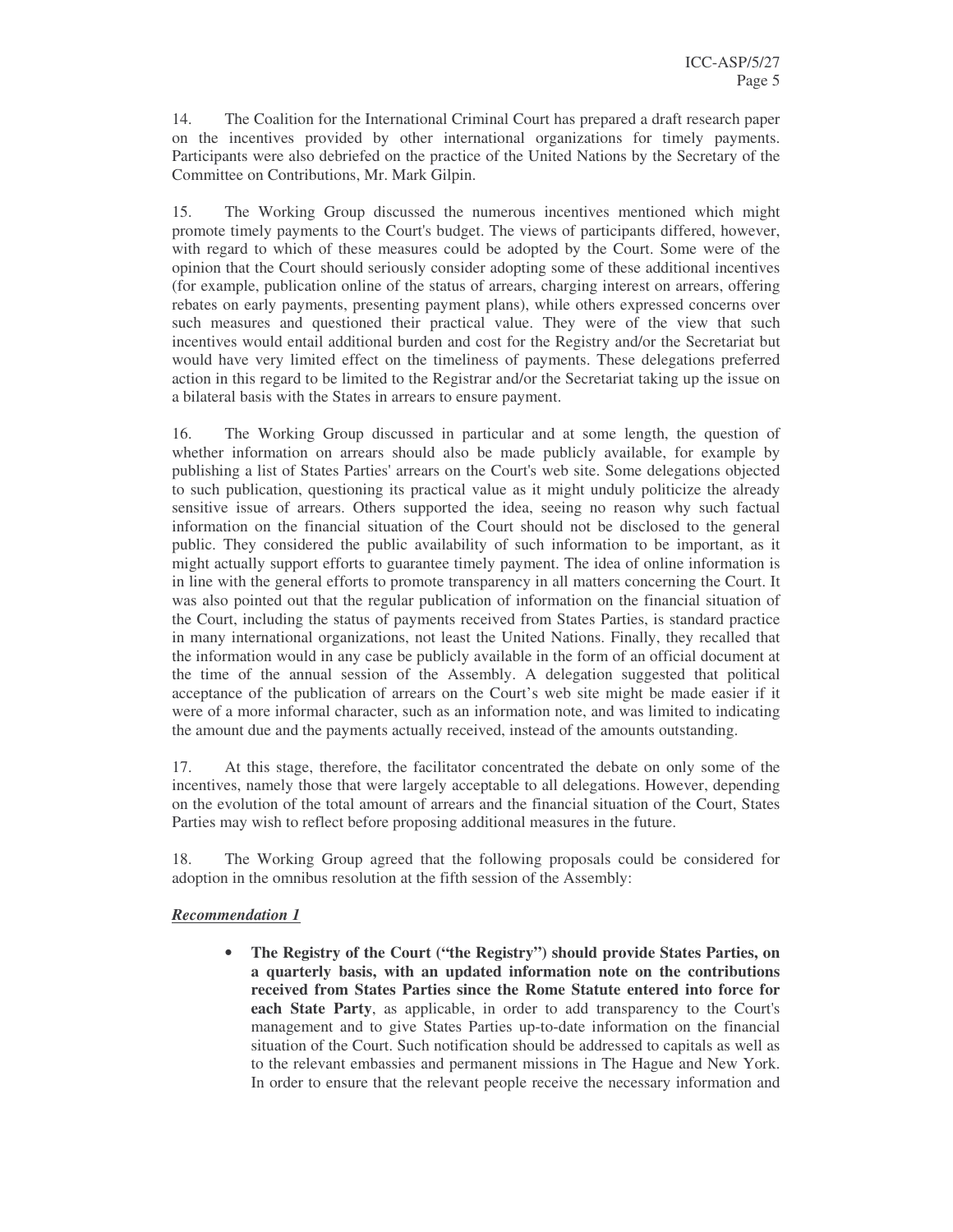act accordingly, it may be necessary to reach out to several representatives of any one State Party.

#### *Recommendation 2*

• **The Bureau as well as individual States Parties should continue to take up the subject of the financial situation of the Court in their bilateral contacts with other States Parties, as appropriate, and underline the importance of timely payment of contributions for the effective functioning of the Court.** It is important to make representatives of States Parties in arrears aware of the facts and of the possible implications for the Court of the non-payment or delayed payment of contributions and to encourage them to intervene with the relevant authorities of their own Governments.

#### *Recommendation 3*

• In order to facilitate better communication between the Court and States Parties on matters of contributions, States Parties should **provide the Registry, on a yearly basis and upon the Court's request, with information (name and contact details) of the individual responsible for the actual payments to the Court.** This information could be accompanied, on a voluntary basis, by information on when that State Party expects to remit its financial contribution to the Court.

### *Recommendation 4*

• **The Court should continue to provide States Parties at an early stage with information on its financial viability and ongoing planning in respect of the budget for the following financial period.** Without prejudice to the relevant recommendations of the Committee on Budget and Finance and to the decisions of the Assembly of States Parties, such timely information should enable States Parties to take the necessary precautions that will enable them to pay their contributions without delay.

#### *Recommendation 5*

• The Bureau of the Assembly of States Parties should review the status of payments received on a regular basis throughout the financial year of the Court and consider additional measures to promote payments by States Parties, as appropriate.

#### **Requests for exemption from loss of voting rights**

19. Article 112, paragraph 8, of the Rome Statute provides that a State Party which is in arrears in the payment of its financial contributions could lose its voting rights if the amount of its arrears equals or exceeds the amount of the contributions due from it for the preceding two full years.<sup>12</sup> According to regulations 5.5 and 5.6 of the Financial Regulations and Rules

<sup>&</sup>lt;sup>12</sup> Article 112, paragraph 8, of the Rome Statute: "A State Party which is in arrears in the payment of its financial contributions towards the costs of the Court shall have no vote in the Assembly and in the Bureau if the amount of its arrears equals or exceeds the amount of the contributions due from it for the preceding two full years. The Assembly may, nevertheless, permit such a State Party to vote in the Assembly and in the Bureau if it is satisfied that the failure to pay is due to conditions beyond the control of the State Party."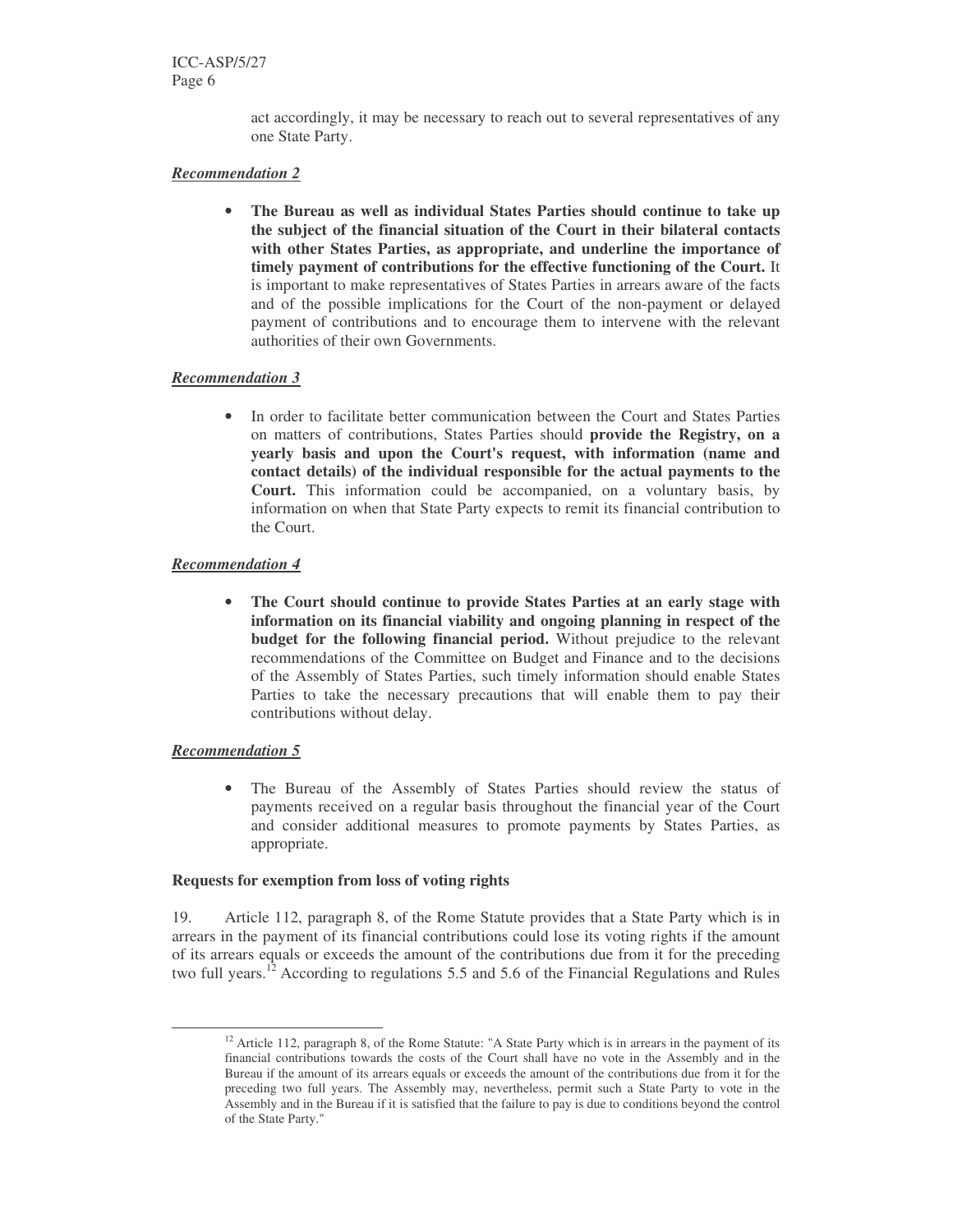of the Court, as revised by resolution ICC-ASP/4/Res.10, "contributions" include assessed contributions and advances to the Working Capital Fund or the Contingency Fund.

20. In paragraph 19 of the report ICC-ASP/4/14, it was noticed that the loss of voting rights takes effect *ipso jure*. <sup>13</sup> The Committee on Budget and Finance seemed to agree that article 112, paragraph 8, of the Rome Statute should be applied in the same way when it recommended that States Parties should be informed periodically of the States that were ineligible to vote and of States that had recovered their voting rights following payment of their arrears.

21. As regards the exemption request, article 112, paragraph 8, of the Rome Statute and operative paragraph 42 of resolution ICC-ASP/4/Res.4, urge all States Parties in arrears requesting exemption to provide the fullest possible supporting information, including information on economic aggregates, Government revenues and expenditure, foreign exchange resources, indebtedness, difficulties in meeting domestic or international financial obligations and any other information that might support the claim that failure to make necessary payments had been attributable to conditions beyond the control of the States Parties.<sup>14</sup>

22. Operative paragraph 43 of resolution ICC-ASP/4/Res.4 further states that the above information should be submitted to the Secretariat of the Assembly at least one month before the session of the Committee on Budget and Finance. The Committee on Budget and Finance then advises the Assembly of States Parties before the latter decides on any requests for exemption from loss of voting rights (para. 44). This procedure applies from the fifth session of the Assembly of States Parties (para. 45).

23. In paragraph 16 of the report on the work of its sixth session (ICC-ASP/5/1), the Committee on Budget and Finance developed its procedures for the consideration of exemption requests. The Committee agreed that the Chair should ask three members of the Committee to meet for one or two days immediately in advance of its seventh session to consider applications for exemption in accordance with the Assembly's decision. The three Committee members would meet informally and present their conclusions to the Committee as a whole. In turn, the Committee would adopt recommendations to the Assembly. This arrangement would be applied initially in 2006 and then be reviewed by the Committee. In paragraph 17, the report of the Committee further states that the above three members identified to examine requests for exemption should also consider this question in advance of the seventh session of the Committee. 15

24. In operative paragraph 48 of its resolution ICC-ASP/4/Res.4, the Assembly requests the Bureau to adopt guidelines for submission of documentation to the Assembly.<sup>16</sup> The Working Group therefore discussed what additional guidelines could be developed with reference to a possible exemption from loss of voting rights.

<sup>13</sup> Tomuschat "Art. 19 N 15-25", in B. Simma (ed.), *The Charter of the United Nations* (2nd edition, 2002).

<sup>&</sup>lt;sup>14</sup> These are the same guidelines as the ones adopted by the United Nations General Assembly in its resolution 54/237 C of 23 December 1999.

<sup>&</sup>lt;sup>15</sup> In paragraph 15 of the report on the work of its sixth session (ICC-ASP/5/1), the Committee emphasized that it would not be possible for it to adequately perform the task entrusted to it by the Assembly within the five-day session that the Committee held in October each year. The Committee was concerned that the workload of considering the budget, premises, financial accounts and an array of other budgetary and administrative issues were already becoming too great for the Committee to be able to provide the Assembly with good quality advice in accordance with its terms of reference. However, the Committee wished to avoid, if possible, an extension of its October session.

<sup>&</sup>lt;sup>16</sup> See also para. 17 of the report of the Committee on Budget and Finance on the work of its sixth session (ICC-ASP/5/1).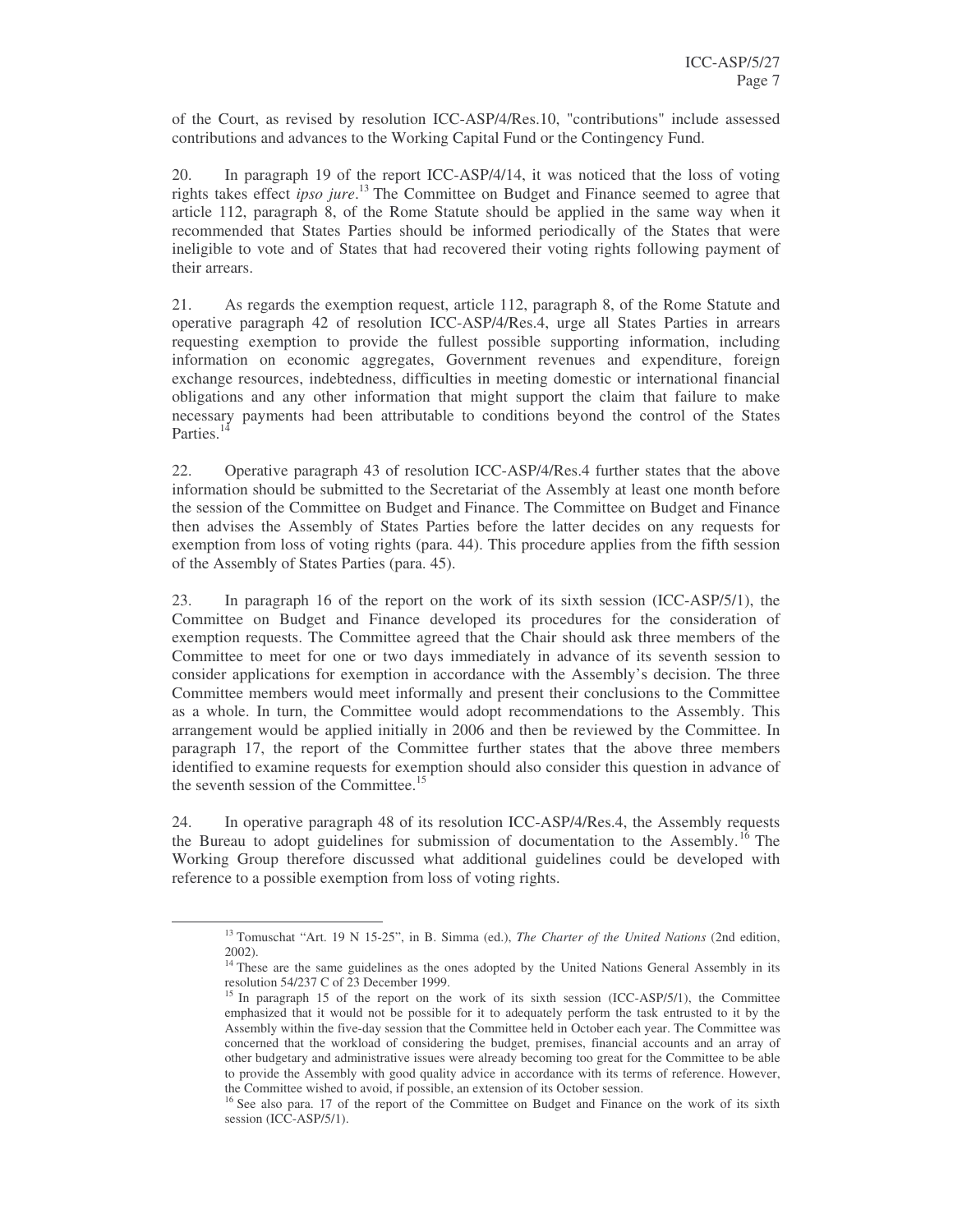25. The issue was already discussed in 2005 (see report in document ICC-ASP/4/14). It was noted that the contributions of States Parties to the Court are considerably smaller than those of Member States to the United Nations. It may therefore seem impractical or harsh to request the same kind of supporting information for an exemption from loss of voting rights in the Assembly of States Parties to the Rome Statute.

26. It was pointed out that a loss of voting rights could be interpreted in different ways. While on the one hand it may indeed be an incentive to the States Parties concerned to remit their contributions in due time, on the other hand, the exclusion of States Parties from voting, including in elections, at the Assembly might be misunderstood as signifying a lack of political commitment by the State in question to the work of the Court, when in reality the reasons for non-payment were more of a fiscal nature.

27. Some delegations, however, warned strongly against weakening the only remedy against non-payment provided in the Rome Statute by allowing a too easy way out of the contractual obligations into which each State Party knowingly enters when acceding to the Statute.

28. It was further stressed that States Parties should provide comprehensive arguments to support their claim that failure to make the necessary payments had been attributable to conditions beyond their control.

29. As putting together the necessary evidence to support an application for exemption may be difficult, the Secretariat should notify States Parties facing loss of their voting rights at a session of the Assembly well in advance (i.e. mid-January and mid-June) so that States have enough time to prepare. States should be required to submit the exemption requests one month before the session of the Committee on Budget and Finance. The Committee meets twice a year, in April and in October. States Parties will therefore need to submit exemption requests by the beginning of March or at the beginning of September of each year at the latest in order to allow for proper examination and to guarantee a timely decision by the Assembly.

30. However, the question of how to proceed with the case of States that are in arrears as of 1 January and are subject to the loss of voting rights as of that month remains an open one, since it would appear that such States may not have the means to request an exemption from the Committee (which only meets in April and October). This issue would be particularly important if there is to be an election or any kind of voting during a resumed session in the period from January to April (as was the case in January 2006 when the second election of judges took place). Apparently, in this situation the States Parties will have to submit requests for exemption from the loss of voting rights one month before the October session of the Committee in the preceding year. The Secretariat should draw this to the attention of States Parties which might be in arrears as of 1 January of the following year in its mid-June communication. 17

31. The Working Group agreed that the following guidelines for exemption requests could be considered for adoption by the Assembly in the omnibus resolution at its fifth session:

# *Recommendation 6*

• **A State Party requesting exemption from the loss of voting rights under article 112, paragraph 8, of the Rome Statute shall submit information and/or documentation (according to operative para. 42 of resolution**

<sup>&</sup>lt;sup>17</sup> See also paras. 16 to 19 of the report of the Committee on Budget and Finance on the work of its seventh session (ICC-ASP/5/23 and Add.1).